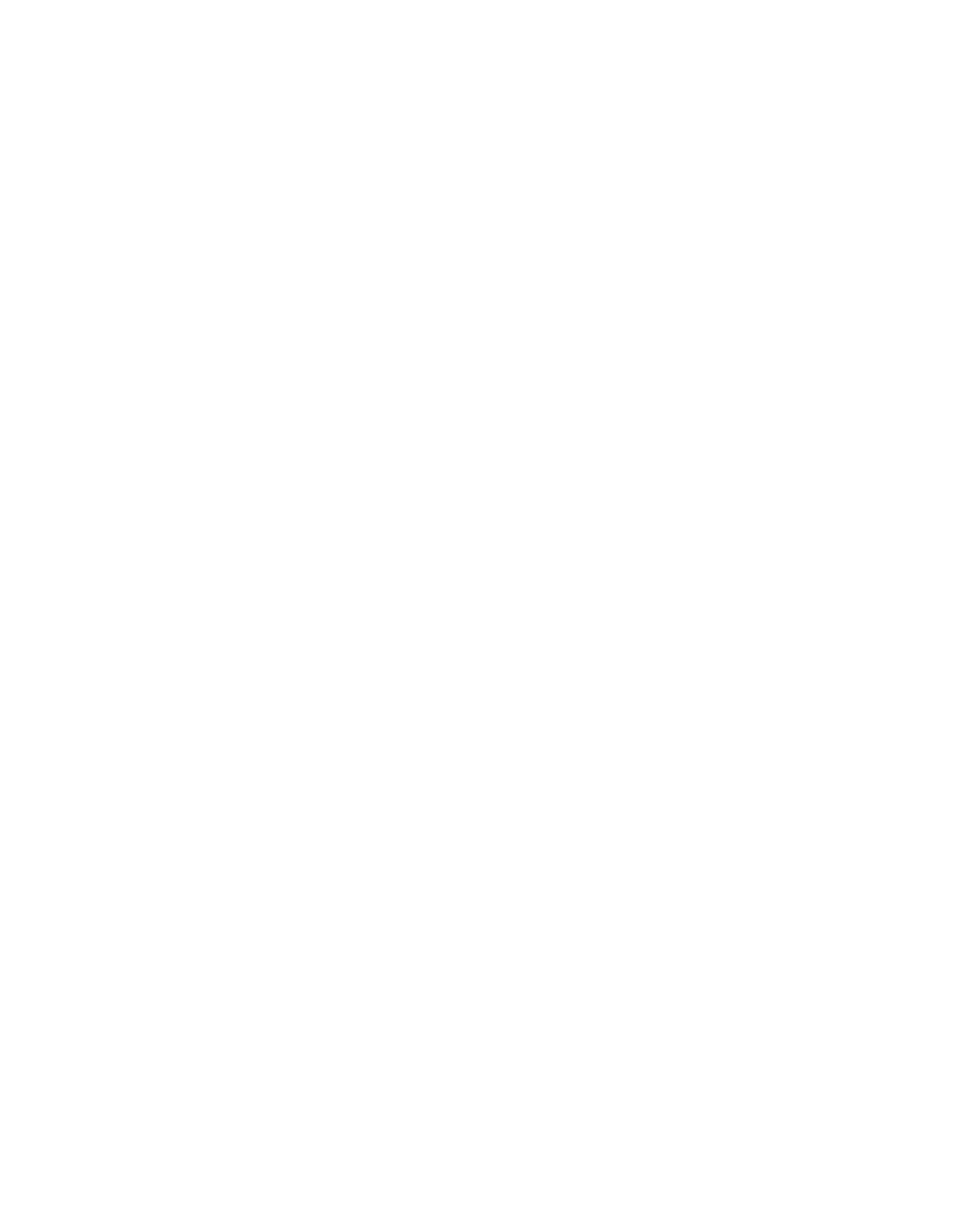## **SECTION 17210 MAGNETIC FLOWMETERS**

#### <span id="page-2-0"></span>**PART 1 - GENERAL**

#### <span id="page-2-1"></span>**1.01 GENERAL REQUIREMENTS**

Contractor shall furnish and install magnetic flowmeters and all appurtenant materials and equipment. Magnetic flowmeters shall be suitable for the services listed, complete and operable in accordance with requirements of the Contract Documents and in conformance with the manufacturer's recommendations.

#### <span id="page-2-2"></span>**1.02 PROJECT SPECIFIC REQUIREMENTS**

Contractor shall furnish and install magnetic flowmeter(s) as shown on the Drawings, as specified in Section 17210.1, Detailed Magnetic Flowmeters, and as specified herein.

Section 17210.1 shall be utilized in conjunction with this Specification. Flowmeter location, service, nominal diameter, pressure rating, and flow range shall be as specified in Section 17210.1, and as shown on the Drawings.

#### <span id="page-2-3"></span>**1.03 RELATED SECTIONS**

- A. The Contract Documents are a single integrated document, and as such all Specification Sections apply. It is the responsibility of the Contractor and its subcontractors to review all sections and ensure a complete and coordinated project.
- B. Related Specification Sections include, but are not limited to, the following:
	- 1. Division 11 Equipment
	- 2. Division 13 Special Construction
	- 3. Division 15 Mechanical
	- 4. Division 16 Electrical
	- 5. Division 17 Instrumentation and Controls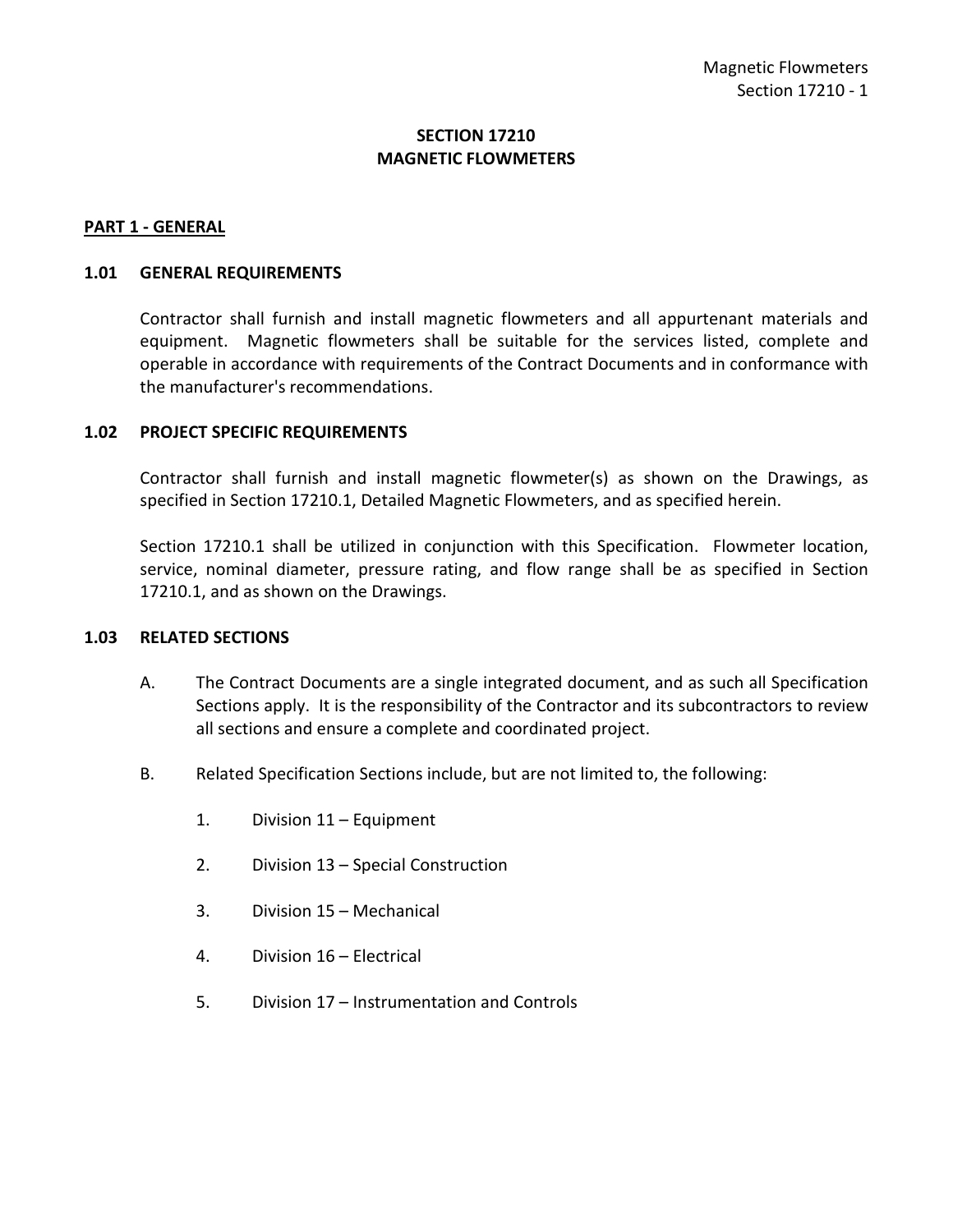### <span id="page-3-0"></span>**1.04 SUBMITTALS**

All submittals shall be in accordance with the General Conditions and requirements specified herein.

### A. Shop Drawings

Contractor shall prepare and submit complete and organized information, drawings, and technical data for all equipment and components. All drawings shall be legible and reduced to a maximum size of  $11''$  x  $17''$  for inclusion within the submittal. Shop drawings shall include, but not be limited to, the following:

- 1. Detailed Bill of Materials for all equipment and components, listing: manufacturer's name, quantity, size, description, and catalog/part number.
- 2. Manufacturer's product literature, specifications, performance capabilities, features and accessories, materials of construction, illustrations, and data in sufficient detail to demonstrate compliance with Specification requirements. Manufacturer's literature and data shall be marked to clearly delineate all applicable information and crossing out all inapplicable information.
- 3. Dimensional drawings for each meter size.
- 4. Electrical wiring schematics for flow sensor and signal converter/transmitter. Interconnection wiring diagrams between signal converters/transmitters and related equipment and materials.
- 5. Diagrams showing meter grounding recommendations and grounding conductor/connection requirements (conductor size and connection type), including: connection from meter terminal box or signal converter (if integrally mounted) to grounding ring(s), connection between grounding rings, and connection from grounding rings to ground rod.
- 6. Meter cable product data sheets.
- 7. Manufacturer's application performance guarantee for each meter location, and recommendations for installation at each location.

## B. Operation and Maintenance Manual

Contractor shall submit a detailed Operation and Maintenance Manual for all equipment and components specified herein and incorporated into the Work. The Operation and Maintenance Manual shall be provided in accordance with the requirements of the District's General Conditions, and Section 01430.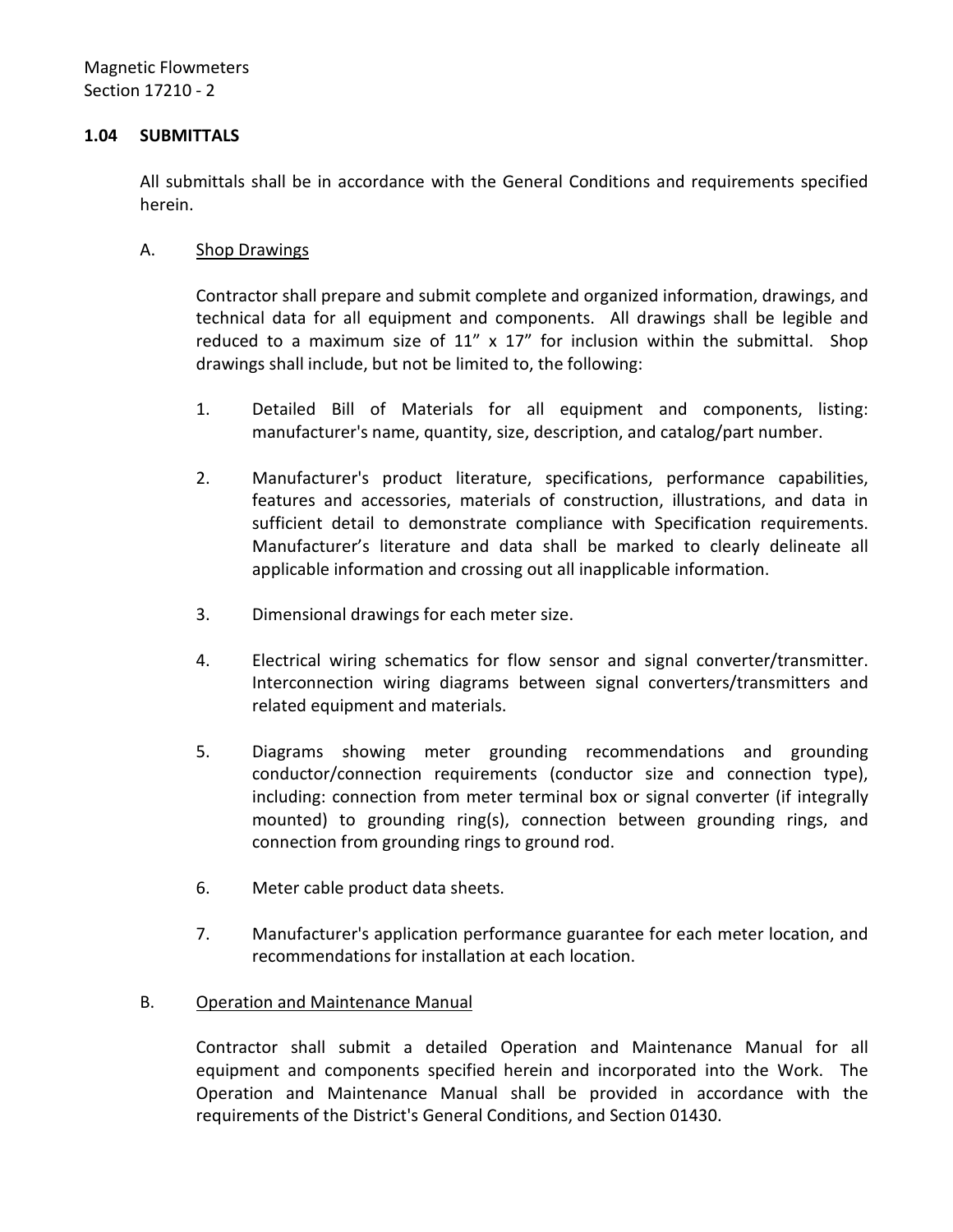Operation and maintenance manuals shall include, but not be limited to, the following:

- 1. Equipment Performance Data and Drawings
	- a. Detailed Bill of Materials for all equipment and components, listing: manufacturer's name, quantity, size, description, and catalog/part number.
	- b. Manufacturer's product literature, specifications, performance capabilities, features and accessories, materials of construction, and illustrations.
	- c. Dimensional drawings for each meter size.
	- d. Electrical wiring schematics for flow sensor and signal converter/transmitter. Interconnection wiring diagrams between signal converters/transmitters and related equipment and materials.
- 2. Equipment Installation Requirements
	- a. Complete, detailed installation instructions for all equipment and components.
- 3. Equipment Operation Data
	- a. Complete and detailed operating instructions, including operator interface menus, programming, and setup parameters.
	- b. Printed list of all final setup parameters for each flowmeter, including factory settings and any field modifications to factory settings.
- 4. Equipment Service and Maintenance Data
	- a. Maintenance data shall include all information and instructions required by District's personnel to keep equipment properly cleaned and adjusted so that it functions economically throughout its full design life.
	- b. Unloading, handling, and long term storage requirements.
	- c. Explanation with illustrations as necessary for each maintenance task.
	- d. Recommended schedule of maintenance tasks.
	- e. Troubleshooting instructions.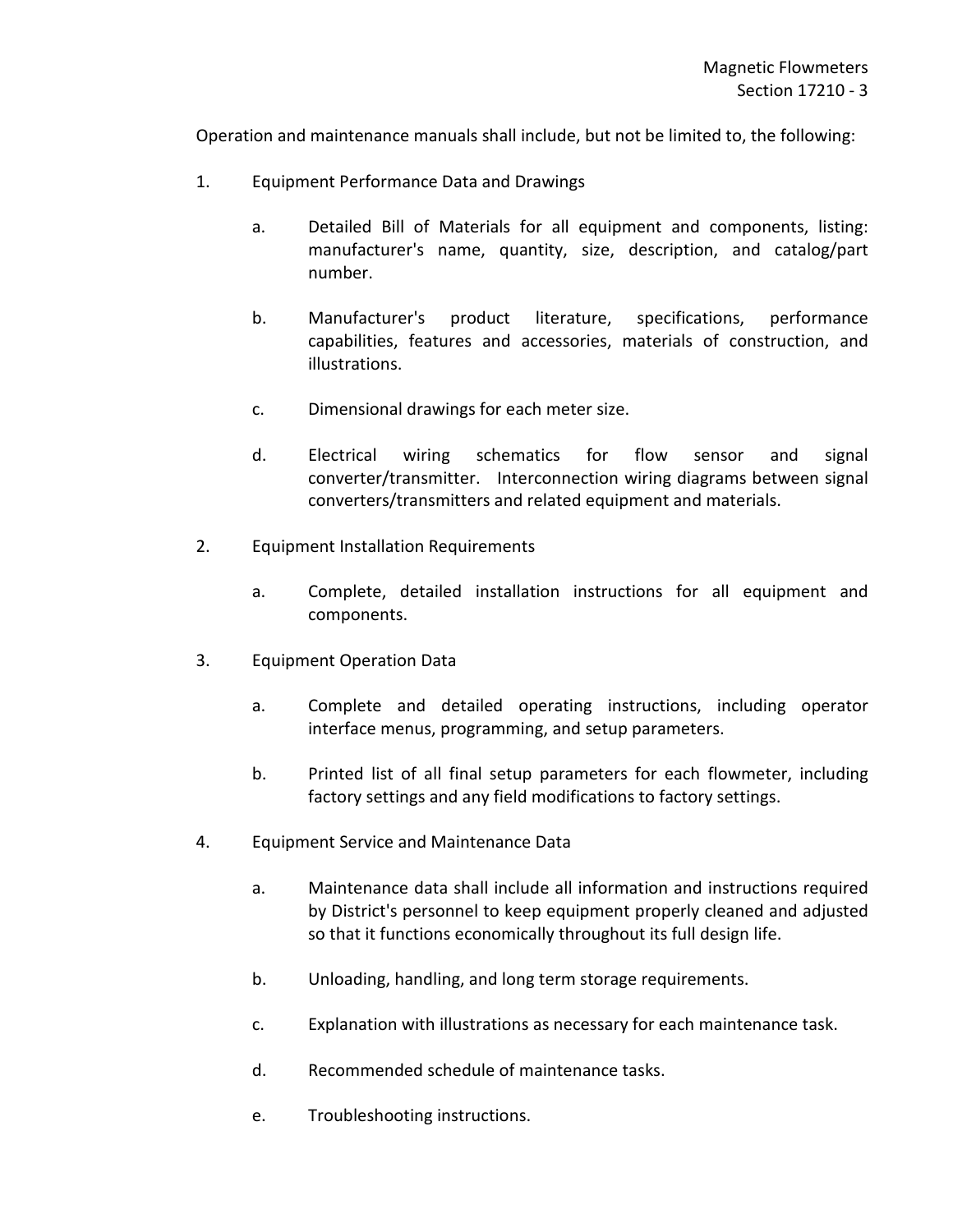- f. List of maintenance tools and equipment.
- g. Recommended spare parts list.
- h. Name, address and phone number of manufacturer and manufacturer's local service representative.
- 5. Manufacturer's Warranty
- 6. Provide a signed written certification report with the Final Operation and Maintenance Manuals, certifying that the magnetic flowmeters have been properly installed, calibrated and adjusted, and are suitable for satisfactory continuous operation under varying operating conditions, and meet all requirements specified in the Contract Documents.

## <span id="page-5-0"></span>**1.05 COORDINATION**

Flowmeters and control systems shall be designed and coordinated for proper operation with related equipment and materials furnished by other suppliers and manufacturers under other sections of these Specifications and where applicable, with related existing equipment. All flowmeter and control devices shall be applied in full conformity with the Construction Drawings and Specifications, and with the instructions and recommendations of the flowmeter manufacturer and the related equipment manufacturer.

Related equipment and materials may include, but not be limited to: valve actuators, chemical feed equipment, analytical measuring devices, supervisory control equipment (SCADA), telemetry, conduit, cable, and piping, as described in other Sections associated with the project and shown on the Drawings.

Interconnection wiring diagrams shall be prepared between the related equipment and the equipment furnished under this Section. Interconnection wiring shall provide all functions specified herein and/or shown on the Drawings.

## <span id="page-5-1"></span>**PART 2 - PRODUCTS**

#### <span id="page-5-2"></span>**2.01 GENERAL**

The magnetic flowmeter shall consist of a flow sensor and a signal converter/transmitter. The flow sensor shall utilize Faraday's Law of Electromagnetic Induction, to produce an electrical voltage that is proportional to the velocity of the flow of liquid through the sensor. The signal converter/transmitter shall be micro-processor based. Unless specified otherwise, the signal converter/transmitter shall be remote mounted.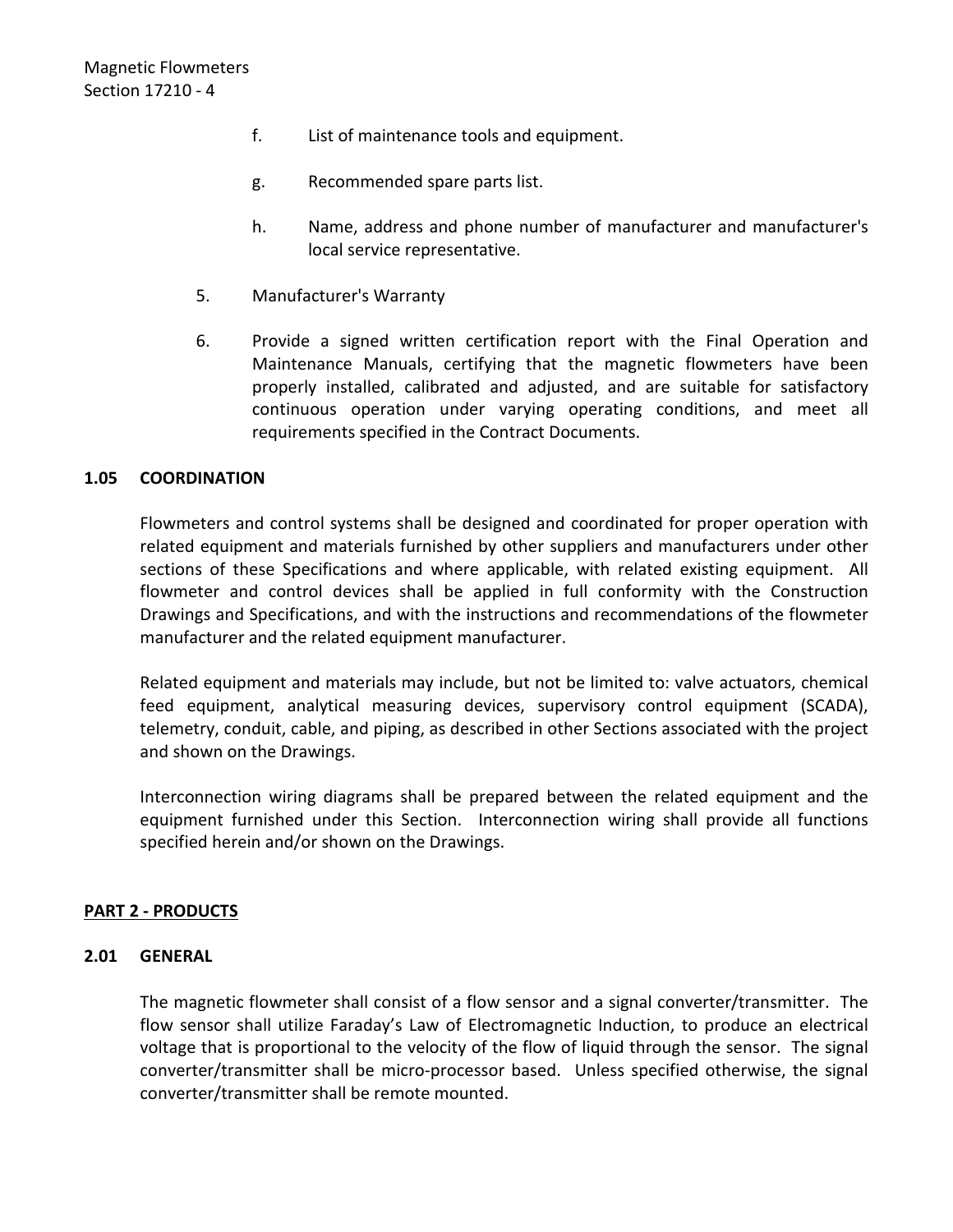## <span id="page-6-0"></span>**2.02 FLOW SENSOR**

- A. Each flow sensor shall be provided with a flanged end flow tube and a non-conductive liner suitable for the liquid being metered. Unless specified otherwise, the flow tube shall be constructed of Type 304 stainless steel with stainless steel or carbon steel flanged ends. Flanges shall be ANSI Class 150 for meter sizes up to 24", and AWWA Class D for meter sizes larger than 24". Unless specified otherwise, liner material shall be hard rubber or polyurethane. Flow sensors exposed to water with a chlorine concentration of 10 ppm or greater, such as recycled water, shall be provided with Teflon liner material
- B. The field coils of the flow sensor shall be supplied with a precisely adjusted bi-polar direct current. Coil drive power shall be supplied by the signal converter/transmitter. The output signal from the flow sensor shall be fed through cable to the signal converter/transmitter. There shall be no electronic components in the flow sensor.
- C. The flow sensor coil enclosure and cable connection housing shall be epoxy coated steel or epoxy coated aluminum. Plastic housings will not be acceptable.
- D. Flow sensors shall be weatherproof NEMA 4X at a minimum. Meters installed underground or in a below grade vault shall be manufactured to NEMA 6P standards to enable the meter to be submerged up to 30 feet for 48 hours and up to 10 feet with continuous submersion. Meters rated NEMA 6P shall have remote transmitters in separate NEMA 4X enclosures. The interconnecting cables shall be installed at the factory and the termination box filled with a non-setting, transparent potting material.
- E. When installed in metallic piping, the flow sensor shall be provided with integral grounding electrodes. When installed in lined or non-metallic piping, the flow sensor shall be provided with Type 304 stainless steel grounding rings (grounding electrodes will not be acceptable).
- F. When installed in piping conveying raw sewage or sludge, the flow sensor shall be certified for use in Class I, Division 2 hazardous locations.
- G. Flow sensor grounding electrode and sensing electrode material shall be compatible with the process fluid. Unless specified otherwise, electrodes shall be constructed of Type 316 stainless steel or Hastelloy C.
- H. Unless specified otherwise, the flow sensor lining material shall be hard rubber or polyurethane. The flow sensor, including liner material, shall be certified in accordance with National Sanitation Foundation Standard 61 for use with potable water. Accuracy shall not be affected by cuts or scratches in the flow sensor liner.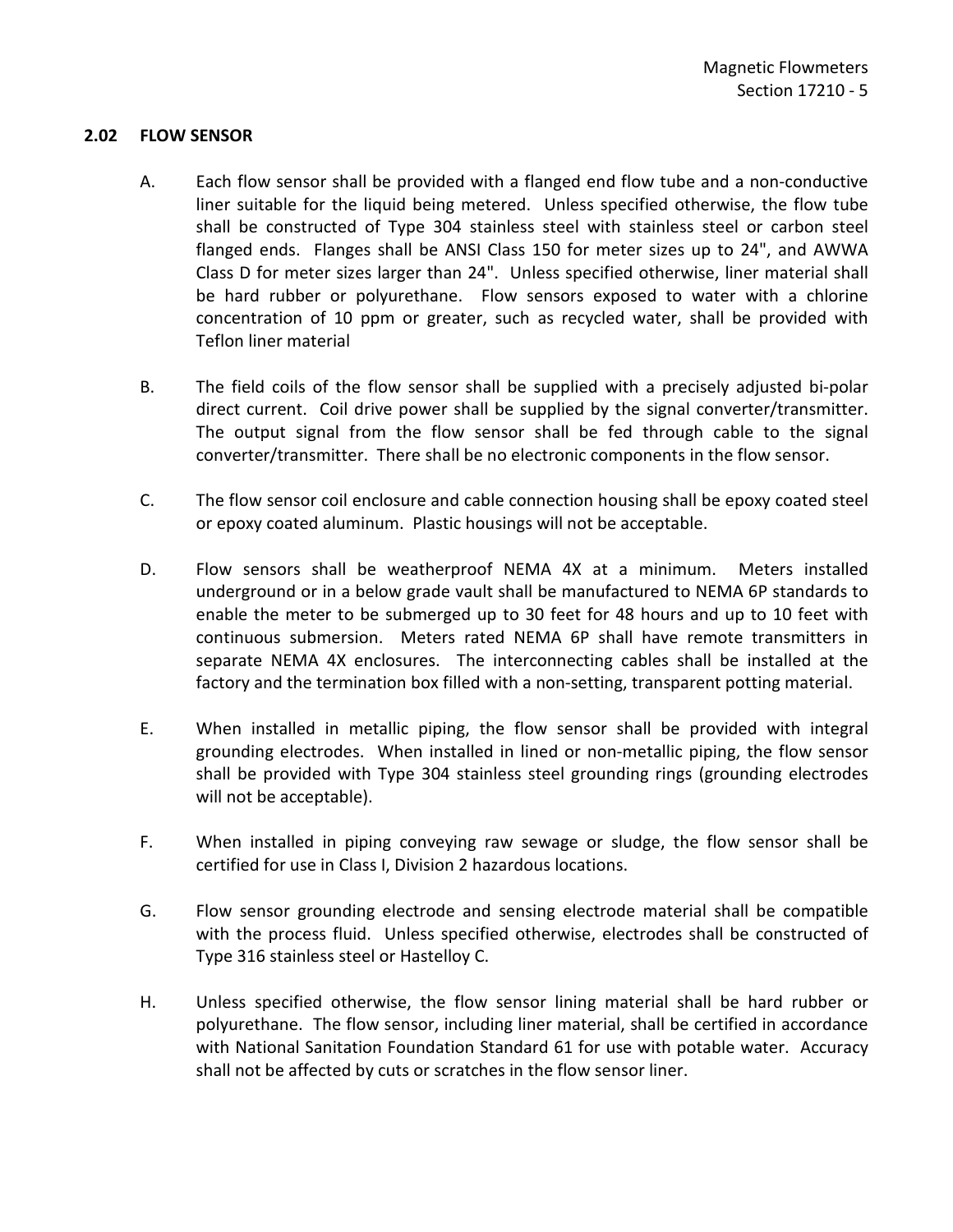# Magnetic Flowmeters Section 17210 - 6

- I. The flow sensor shall be provided with multiple sensing electrodes to accurately measure mean velocity. The flow sensor shall be capable of accurately measuring slurries and water with entrained air. Accuracy of the flowmeter system shall be ±0.2% of rate. Accuracy shall be traceable to the US National Institute of Standards and Technology (NIST), and shall be guaranteed on-site for applications such as drinking water, raw sewage, and similar media, even with a permanent coating of raw sewage or similar on the electrodes. A NIST traceable calibration certificate shall be provided with each flowmeter.
- J. The flow senor shall incorporate an empty pipe detection feature, which shall cause the meter to register zero flow when the sensor is not full.
- K. Unless specified otherwise, the flow sensor shall be rated for a minimum working pressure of 150 psig.
- L. The flow sensor shall be suitable for operating temperatures ranging from -4°F to +122°F (minimum).

## <span id="page-7-0"></span>**2.03 SIGNAL CONVERTER/TRANSMITTER**

- A. Unless specified otherwise, the signal converter/transmitter shall be remote mounted from the flow sensor. Where special signal cable is required and recommended by the manufacturer, the cable shall be supplied by the meter manufacturer. Supplier shall confirm the length and installation requirements. Where signal converter/transmitter location is not shown on the Drawings, each flowmeter shall be furnished with a minimum of 200 feet of signal cable.
- B. The signal converter/transmitter shall be suitable for outdoor exposure and shall be rated NEMA 4X.
- C. The signal converter/transmitter shall be provided with an alphanumeric, 3-line, 16 character (minimum), backlit display to indicate flow rate, totalized values, settings, and faults. Unless specified otherwise, the display shall indicate flow in gallons per minute and total flow in acre feet. All programming shall be accomplished through an integral keypad or touch screen operation and all programming shall be protected by a userdefined password. The signal converter/transmitter shall be provided with a fault and status log.
- D. The signal converter shall be coordinated with the flow sensor selection for accurately measuring potable water, raw sewage, slurries, and water with entrained air.
- E. The signal converter/transmitter shall be capable of measuring bi-directional flow and shall have three separate totalizers.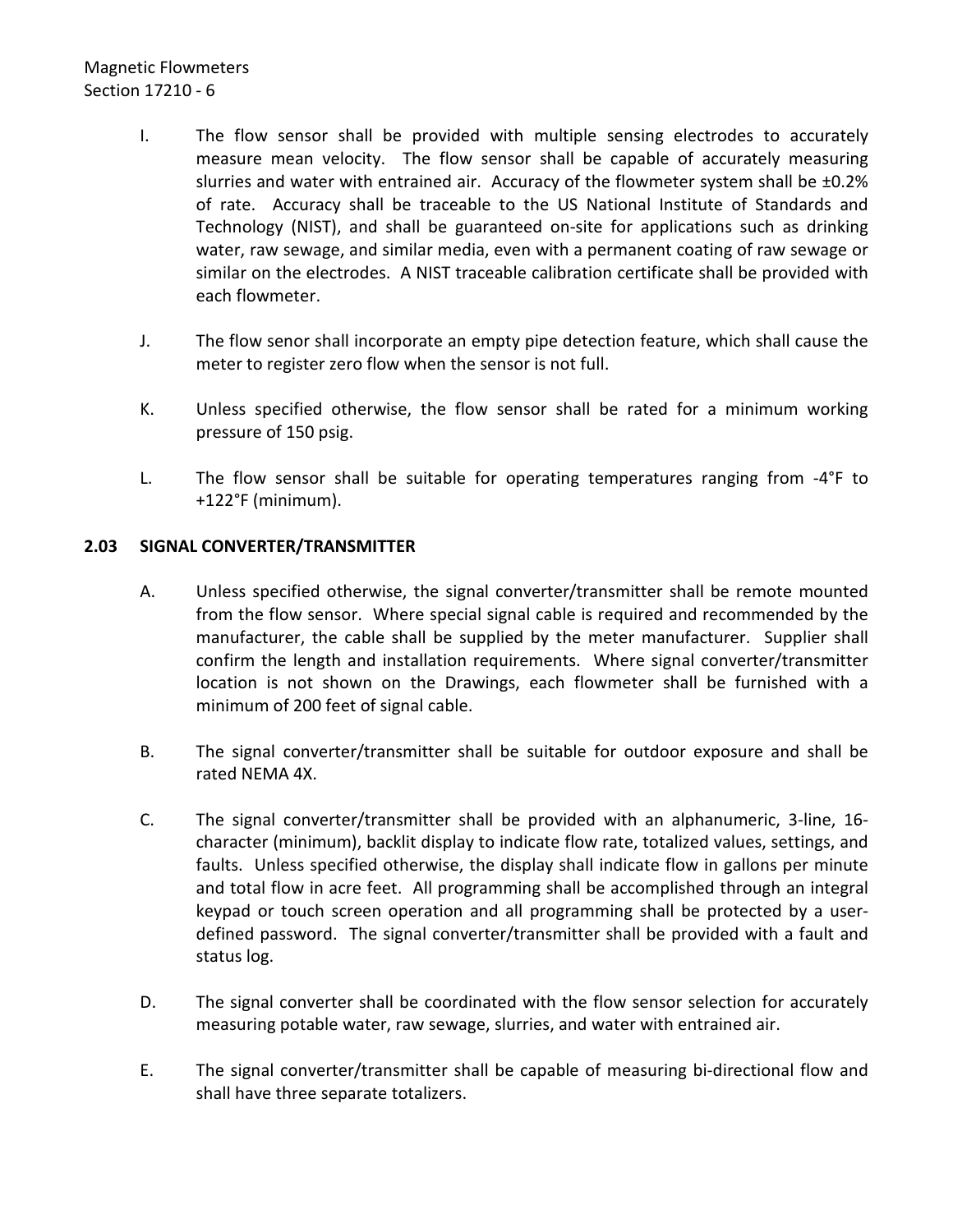- F. The signal converter/transmitter shall operate on 120V, 60 Hz supply power.
- G. The signal converter/transmitter shall produce a 4-20 mA DC output signal into a minimum load of 800 ohms, linear to flow. Output shall be selectable as unidirectional or bi-directional. In addition, the signal converter/transmitter shall provide a digital scaled pulse output for external display/recording of flow rate or total flow.
- H. Where indicated on the Drawings or in Section 17210.1, the signal converter/transmitter shall be provided with a positive zero circuit to register zero flow when pumping units are not operating. A closed external dry contact (generated by pump "off" or other similar equipment control signal) input to the signal converter/transmitter shall drive the meter output to zero.
- I. The signal converter/transmitter shall be suitable for operation in ambient temperatures ranging from -4°F to +140°F (minimum).
- J. Where located indoors, the signal converter/transmitter shall be wall mounted or flush panel door mounted as indicated on the Drawings.
- K. Where located outdoors, signal converter/transmitter shall be suitable for mounting inside a NEMA 4X stainless steel enclosure, Hoffman, or equal. The stainless steel enclosure shall be provided with a swing-out door panel and back panel. The signal converter/transmitter shall be flush mounted on the swing-out door panel or back panel mounted with a cut-out in the swing-out door panel for the display. The enclosure shall be provided with side mounted air supply fan, side mounted louvered and filtered air supply and exhaust openings, 120V supply power circuit breaker for the signal converter and air supply fan, and fuses for each.
- L. The signal converter/transmitter shall be capable of verifying the performance of the measuring system in the field without removing the meter tube from the process. The field verification feature shall be integral to the signal converter/transmitter and shall be capable of continuously monitoring electronic parameters within the flow meter and signal converter/transmitter. If any value deviates from an acceptable range, the signal converter/transmitter shall acknowledge the event and a relay shall be activated. A summary report of the verification shall be downloadable directly through the service port of the signal converter/transmitter or while logged onto the manufacturer's webserver for an Ethernet/IP capable signal converter/transmitter. The integral verification system shall be Endress+Hauser Heartbeat Technology, or equal.
- M. Where specified, local service communication with the meter shall be capable via a RJ-45 port and an Ethernet cable regardless of the output. The signal converter/transmitter shall have integral webserver capabilities with an unique IP address.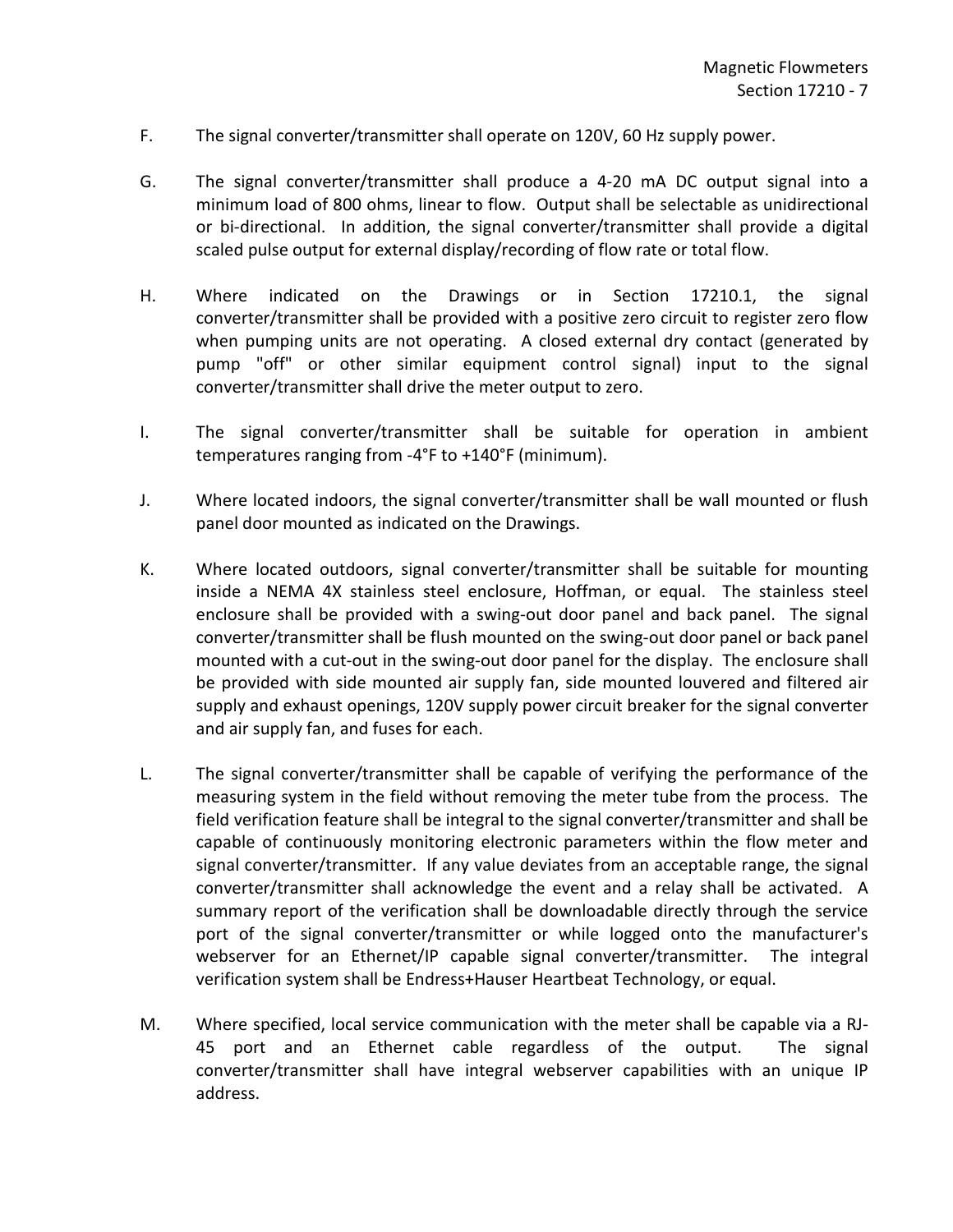#### <span id="page-9-0"></span>**2.04 MANUFACTURERS**

Magnetic flowmeters and manufacturers shall be as follows (no substitutes):

- A. Promag W 400 Electromagnetic Flowmeter, as manufactured by Endress+Hauser. Unless specified otherwise, the signal converter/transmitter shall be provided with the following input/output signal capabilities: HART/4-20 mA; frequency, relay, and status input (flexible module); and Ethernet/IP.
- B. Electromagnetic Flowmeter WaterMaster FE\_12 or FE\_32 with full bore flow sensor and remote mount signal converter/transmitter, as manufactured by ABB. Unless specified otherwise, the signal converter/transmitter shall be provided with the following input/output signal capabilities: HART/4-20 mA, pulse, and contact output.
- C. Electromagnetic Flowmeter Sensor SITRANS F M MAG 5100 W with MAG 6000 signal converter/transmitter, as manufactured by Siemens. Unless specified otherwise, the signal converter/transmitter shall be provided with the following input/output signal capabilities: 4-20 mA output, pulse/frequency, relay output, and MODBUS RTU/RS 485.

Model numbers supplied herein are provided for information purposes only, to assist Contractor in selecting equipment that conforms to the Specification and Drawing requirements. In case of any conflict between model numbers provided and the descriptive requirements specified herein, the descriptive requirements shall govern.

Manufacturers shall modify or supplement standard equipment to provide all features and capabilities specified herein.

## <span id="page-9-1"></span>**PART 3 - EXECUTION**

#### <span id="page-9-2"></span>**3.01 INSTALLATION**

- A. Installation of magnetic flowmeters and signal converters/transmitters shall be in accordance with manufacturer's written instructions.
- B. Wiring between flow sensors and remote mounted signal converters shall be supplied by the meter manufacturer.
- C. All magnetic flowmeters shall be grounded per manufacturer's requirements. Contractor shall coordinate grounding between signal converter, flow sensor, grounding rings, and ground rod to ensure compliance with the manufacturer's recommended grounding procedures. Prior to start up, manufacturer shall provide written certification that the meter installation is in accordance with their requirements, including grounding.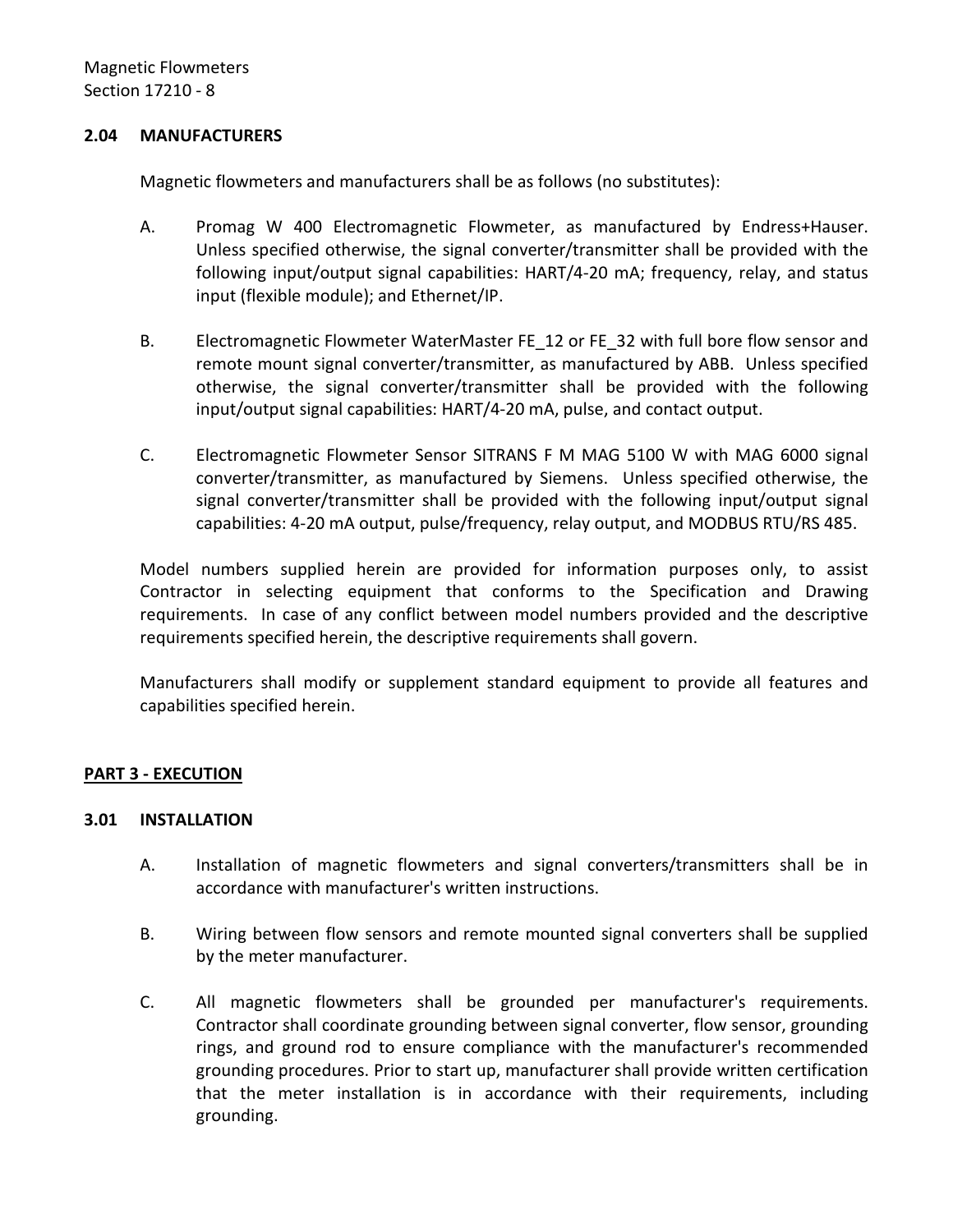D. Unless specified or shown otherwise, outdoor signal converters/transmitters shall be remote mounted within NEMA 4X stainless steel enclosures. The enclosures shall be mounted on stanchions adjacent to the respective meters.

### <span id="page-10-0"></span>**3.02 MANUFACTURER'S WARRANTY**

Manufacturer shall guarantee all equipment against defects in material and workmanship for a period of two years from date of project acceptance. During the warranty period, manufacturer shall provide all labor and material required to repair or replace defective equipment at no cost to the District.

#### **END OF SECTION 17210**